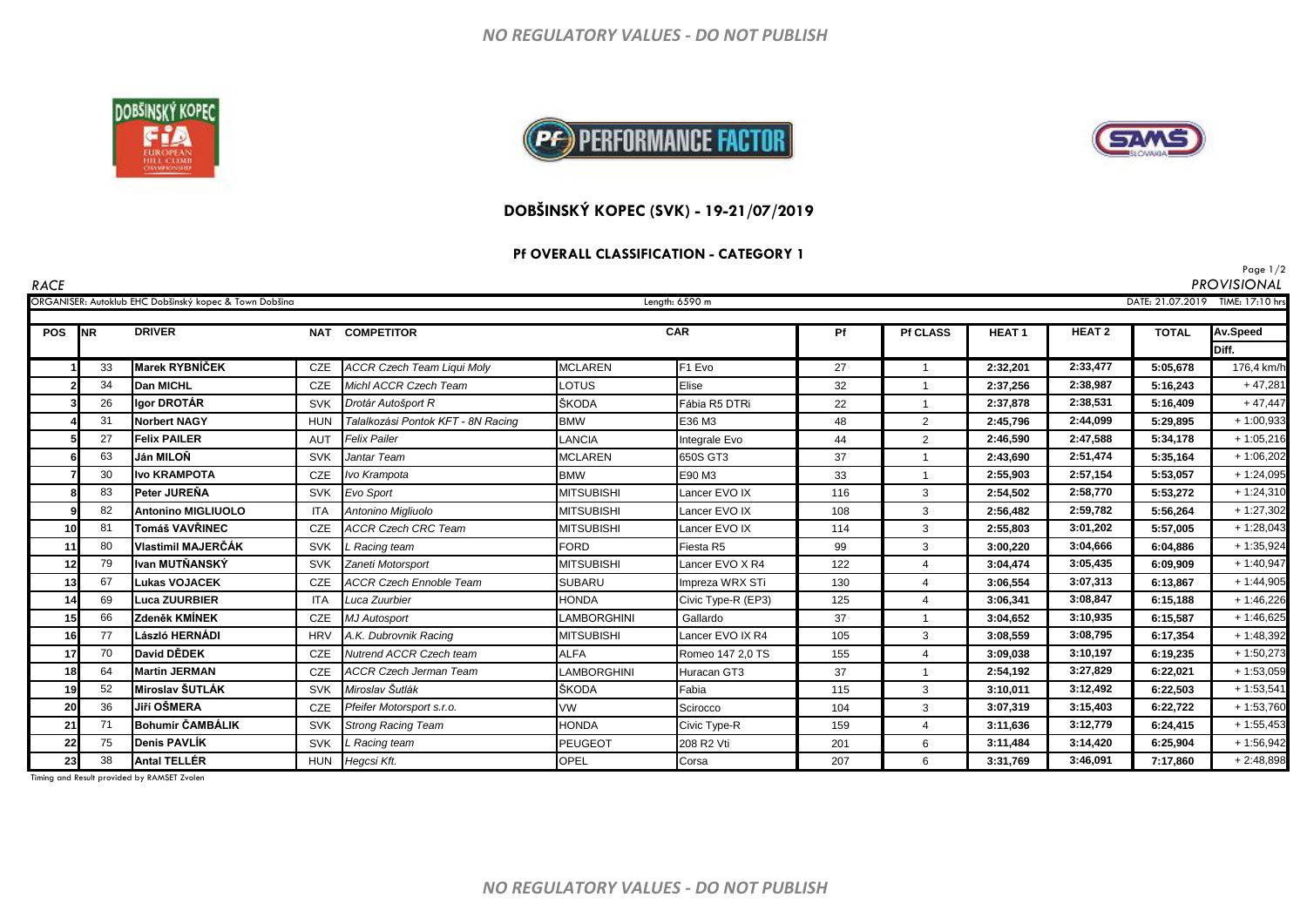#### **OVERALL CLASSIFICATION - CATEGORY 1**

|             |                       |                                                        |            |                        |                   |                |     |                 |              |               |                  | Page $2/2$         |
|-------------|-----------------------|--------------------------------------------------------|------------|------------------------|-------------------|----------------|-----|-----------------|--------------|---------------|------------------|--------------------|
| <b>RACE</b> |                       |                                                        |            |                        |                   |                |     |                 |              |               |                  | <b>PROVISIONAL</b> |
|             |                       | ORGANISER: Autoklub EHC Dobšinský kopec & Town Dobšina |            |                        |                   | Length: 6590 m |     |                 |              |               | DATE: 21.07.2019 | TIME: 17:10 hrs    |
|             |                       |                                                        |            |                        |                   |                |     |                 |              |               |                  |                    |
| <b>POS</b>  | <b>INR</b>            | <b>DRIVER</b>                                          | <b>NAT</b> | <b>COMPETITOR</b>      |                   | CAR            | Pf  | <b>Pf CLASS</b> | <b>HEAT1</b> | <b>HEAT 2</b> | <b>TOTAL</b>     | Av.Speed           |
|             |                       |                                                        |            |                        |                   |                |     |                 |              |               |                  | Diff.              |
|             |                       |                                                        |            |                        |                   |                |     |                 |              |               |                  |                    |
|             | <b>NOT CLASSIFIED</b> |                                                        |            |                        |                   |                |     |                 |              |               |                  |                    |
| <b>NC</b>   | 87                    | <b>Vladimír VLHA</b>                                   | <b>SVK</b> | Vladimír Vlha          | <b>MITSUBISHI</b> | Lancer EVO IX  | 112 |                 | 3:31,807     | <b>DNS</b>    | <b>DNF</b>       |                    |
| <b>NC</b>   | 85                    | Ivo HOLÁN                                              | CZE        | Ivo Holán              | <b>MITSUBISHI</b> | Lancer EVO IX  | 116 |                 | <b>DNF</b>   | <b>DNS</b>    | <b>DNF</b>       |                    |
| <b>NC</b>   | 29                    | Oskar BENEŠ                                            | CZE        | Auto Racing Team Praha | <b>FORD</b>       | Fiesta         | 40  |                 | <b>DNF</b>   | <b>DNS</b>    | <b>DNF</b>       |                    |
| <b>NC</b>   | 28                    | Jiří LOS                                               | CZE        | Racing Team 3L z.s.    | <b>MITSUBISHI</b> | Lancer         | 43  |                 | <b>DNF</b>   | <b>DNS</b>    | <b>DNF</b>       |                    |
| <b>NC</b>   | 35                    | <b>Jiří THEIMER</b>                                    | CZE        | L Racing Team          | <b>PEUGEOT</b>    | 306 Maxi       | 104 |                 | <b>DNS</b>   | <b>DNS</b>    | <b>DNS</b>       |                    |

Starters: 23 / Classified: 23

Timing and Result provided by RAMSET Zvolen

DNS: Did Not Start / DNF: Did Not Finish / DSQ: Disqualified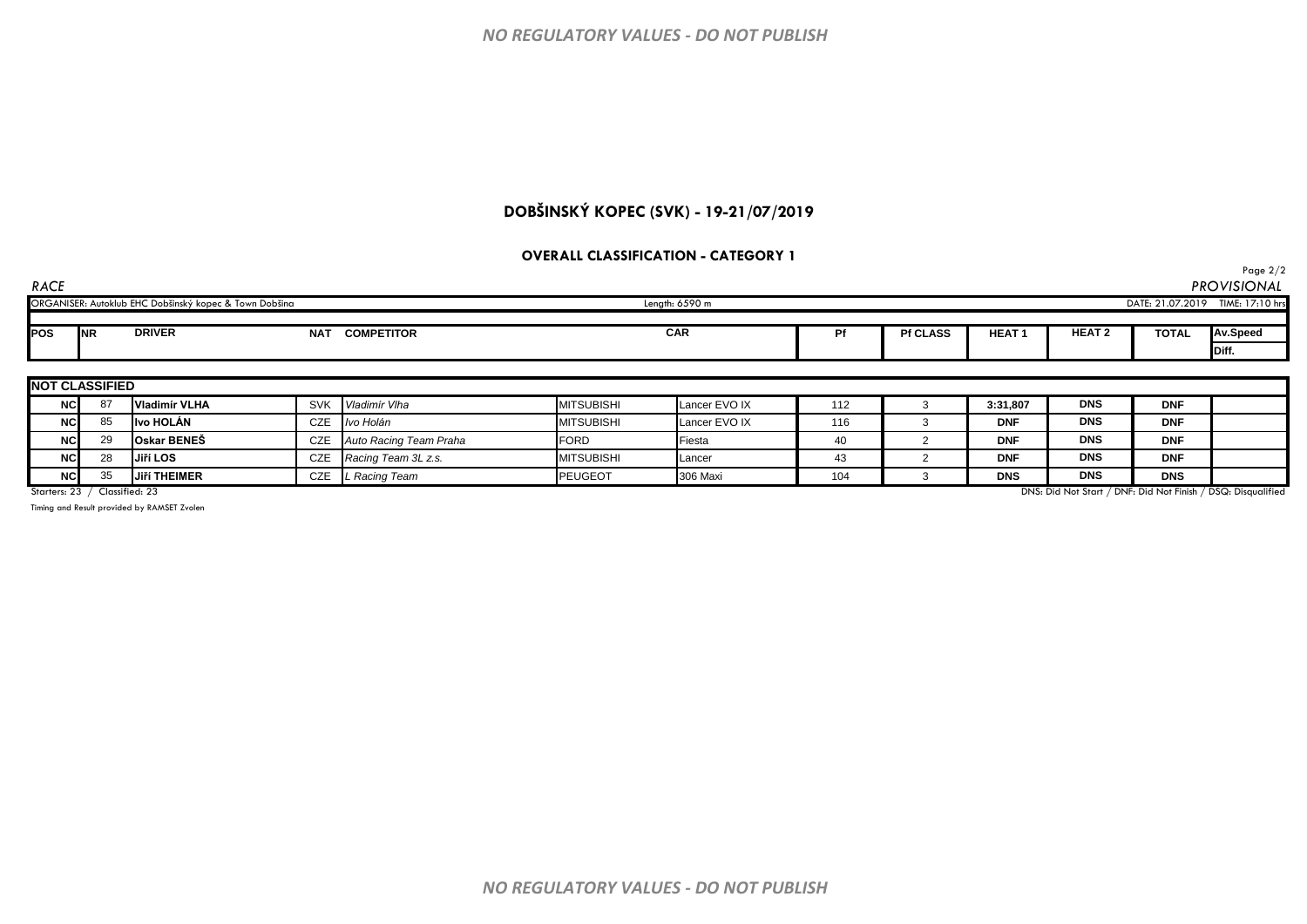





#### **Pf CLASSIFICATION - CLASS**

|                                                        |                | $\sim$ $\sim$<br>Page               |
|--------------------------------------------------------|----------------|-------------------------------------|
| <b>RACE</b>                                            |                | <b>PROVISIONAL</b>                  |
| ORGANISER: Autoklub EHC Dobšinský kopec & Town Dobšina | Lenath: 6590 m | DATE: 21.07.2019<br>TIME: 17:10 hrs |
|                                                        |                |                                     |

|             |                                                                               |     | Pf CLASS 1 (Pf 1 to Pf 39) |            |                                   |                    |                    |                 |              |               |              |          |           |
|-------------|-------------------------------------------------------------------------------|-----|----------------------------|------------|-----------------------------------|--------------------|--------------------|-----------------|--------------|---------------|--------------|----------|-----------|
| <b>POS</b>  | <b>INR</b>                                                                    |     | <b>DRIVER</b>              | NAT        | <b>COMPETITOR</b>                 |                    | Pf                 | <b>Pf CLASS</b> | <b>HEAT1</b> | <b>HEAT 2</b> | <b>TOTAL</b> | Av.Speed |           |
|             |                                                                               |     |                            |            |                                   |                    |                    |                 |              |               |              |          | Diff.     |
|             |                                                                               | 33  | Marek RYBNÍČEK             | <b>CZE</b> | <b>ACCR Czech Team Liqui Moly</b> | <b>MCLAREN</b>     | F <sub>1</sub> Evo | 27              |              | 2:32.201      | 2:33,477     | 5:05,678 | 176,4 m/h |
|             |                                                                               | 34  | Dan MICHL                  | CZE        | Michl ACCR Czech Team             | LOTUS              | Elise              | 32              |              | 2:37.256      | 2:38,987     | 5:16.243 | $+47.281$ |
|             |                                                                               | 26  | gor DROTÁR                 | SVK        | Drotár Autošport R                | ŠKODA              | Fábia R5 DTRi      | 22              |              | 2:37.878      | 2:38.531     | 5:16.409 | $+47.447$ |
|             |                                                                               | -63 | Ján MILOŇ                  | <b>SVK</b> | Jantar Team                       | <b>MCLAREN</b>     | 650S GT3           | 37              |              | 2:43.690      | 2:51,474     | 5:35,164 | $+6,202$  |
|             |                                                                               | -30 | <b>vo KRAMPOTA</b>         | <b>CZE</b> | Ivo Krampota                      | <b>BMW</b>         | E90 M3             | 33              |              | 2:55.903      | 2:57.154     | 5:53.057 | $+24.095$ |
|             |                                                                               | 66  | Zdeněk KMÍNEK              | <b>CZE</b> | <b>MJ Autosport</b>               | LAMBORGHINI        | Gallardo           | 37              |              | 3:04.652      | 3:10,935     | 6:15.587 | $+46,625$ |
|             |                                                                               | 64  | <b>Martin JERMAN</b>       | <b>CZE</b> | <b>ACCR Czech Jerman Team</b>     | <b>LAMBORGHINI</b> | Huracan GT3        | 37              |              | 2:54.192      | 3:27.829     | 6:22.021 | $+53,059$ |
| Starters: 7 | DNS: Did Not Start / DNF: Did Not Finish / DSQ: Disqualified<br>Classified: 7 |     |                            |            |                                   |                    |                    |                 |              |               |              |          |           |

|                       |            | Pf CLASS 2 (Pf 40 to Pf 79) |            |                                    |                   |               |    |                 |              |               |            |          |
|-----------------------|------------|-----------------------------|------------|------------------------------------|-------------------|---------------|----|-----------------|--------------|---------------|------------|----------|
| <b>POS</b>            | <b>INR</b> | <b>DRIVER</b>               | <b>NAT</b> | <b>COMPETITOR</b>                  | CAR               |               | Pf | <b>Pf CLASS</b> | <b>HEAT1</b> | <b>HEAT 2</b> | TOTAL      | Av.Speed |
|                       |            |                             |            |                                    |                   |               |    |                 |              |               |            | Diff.    |
|                       | 31         | <b>Norbert NAGY</b>         | <b>HUN</b> | Talalkozási Pontok KFT - 8N Racing | <b>BMW</b>        | E36 M3        | 48 |                 | 2:45.796     | 2:44,099      | 5:29.895   | $+0.933$ |
|                       | 27         | <b>Felix PAILER</b>         | <b>AUT</b> | <b>Felix Pailer</b>                | <b>LANCIA</b>     | Integrale Evo | 44 |                 | 2:46,590     | 2:47,588      | 5:34,178   | $+5,216$ |
|                       |            |                             |            |                                    |                   |               |    |                 |              |               |            |          |
| <b>NOT CLASSIFIED</b> |            |                             |            |                                    |                   |               |    |                 |              |               |            |          |
| <b>NC</b>             | 29         | Oskar BENEŠ                 | CZE        | Auto Racing Team Praha             | <b>FORD</b>       | Fiesta        | 40 |                 | <b>DNF</b>   | <b>DNS</b>    | <b>DNF</b> |          |
| <b>NC</b>             | 28         | Jiří LOS                    | <b>CZE</b> | Racing Team 3L z.s.                | <b>MITSUBISHI</b> | Lancer        | 43 |                 | <b>DNF</b>   | <b>DNS</b>    | <b>DNF</b> |          |

Starters: 2 / Classified: 2 2 2 2 0 DNS: Did Not Start / DNF: Did Not Finish / DSQ: Disqualified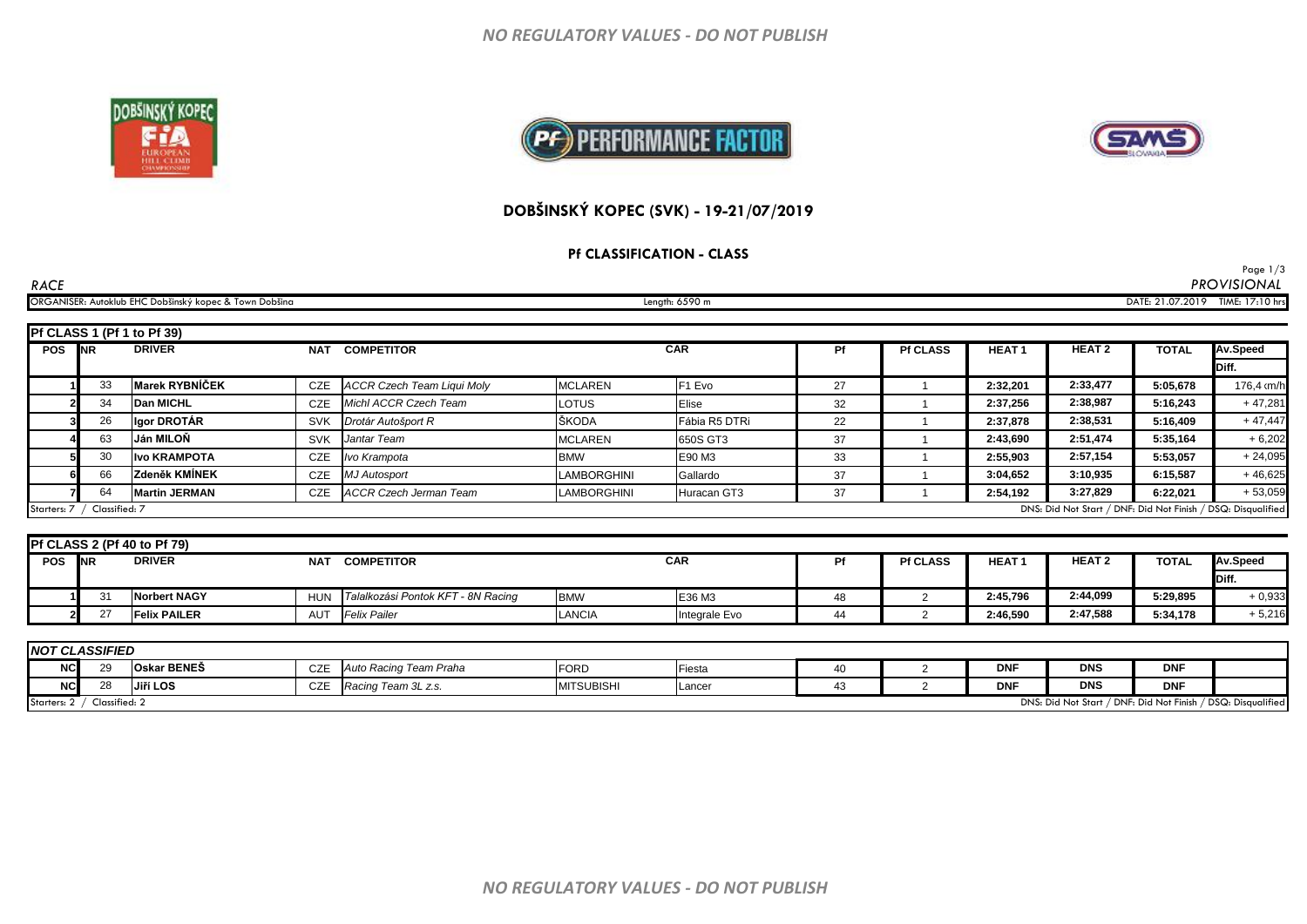#### **CLASSIFICATION - CLASS**

Starters:  $7 /$  Classified: 7

Page 2/3<br>**PROVISIONAL** 

| <b>RACF</b>                                            |                | <b>PROVISIONAL</b>                                       |
|--------------------------------------------------------|----------------|----------------------------------------------------------|
| ORGANISER: Autoklub EHC Dobšinský kopec & Town Dobšina | Length: 6590 m | DATE:<br>TIME: 17:10 hrs<br>. 21 07 2019<br>. 21.07.2019 |

| DATE: 21.07.2019 | TIME: 17:10 hr |  |
|------------------|----------------|--|
|                  |                |  |
|                  |                |  |

DNS: Did Not Start / DNF: Did Not Finish / DSQ: Disqualified

|            |                        | <b>Pf CLASS 3 (Pf 80 to Pf 119)</b> |            |                            |                   |                  |     |                 |              |               |              |              |
|------------|------------------------|-------------------------------------|------------|----------------------------|-------------------|------------------|-----|-----------------|--------------|---------------|--------------|--------------|
| <b>POS</b> | <b>INR</b>             | <b>DRIVER</b>                       | NAT        | <b>COMPETITOR</b>          |                   | CAR              | Pf  | <b>Pf CLASS</b> | <b>HEAT1</b> | <b>HEAT 2</b> | <b>TOTAL</b> | Av.Speed     |
|            |                        |                                     |            |                            |                   |                  |     |                 |              |               |              | <b>Diff.</b> |
|            | 83                     | Peter JUREŇA                        | <b>SVK</b> | Evo Sport                  | <b>MITSUBISHI</b> | Lancer EVO IX    | 116 | -3              | 2:54,502     | 2:58,770      | 5:53,272     | $+24,310$    |
|            | 82                     | <b>Antonino MIGLIUOLO</b>           | <b>ITA</b> | Antonino Migliuolo         | <b>MITSUBISHI</b> | Lancer EVO IX    | 108 | -3              | 2:56,482     | 2:59,782      | 5:56,264     | $+27,302$    |
|            | 81                     | Tomáš VAVŘINEC                      | <b>CZE</b> | <b>ACCR Czech CRC Team</b> | <b>MITSUBISHI</b> | Lancer EVO IX    | 114 | 3               | 2:55,803     | 3:01,202      | 5:57,005     | $+28,043$    |
|            | 80                     | Vlastimil MAJERČÁK                  | <b>SVK</b> | Racing team                | FORD              | Fiesta R5        | 99  | 3               | 3:00,220     | 3:04,666      | 6:04,886     | $+35,924$    |
|            | 77                     | László HERNÁDI                      | <b>HRV</b> | A.K. Dubrovnik Racing      | <b>MITSUBISHI</b> | Lancer EVO IX R4 | 105 | 3               | 3:08,559     | 3:08,795      | 6:17,354     | $+48,392$    |
|            | 52                     | Miroslav ŠUTLÁK                     | <b>SVK</b> | Miroslav Šutlák            | ŠKODA             | Fabia            | 115 | -5              | 3:10,011     | 3:12,492      | 6:22,503     | $+53,541$    |
|            | 36                     | <b>JIří OŠMERA</b>                  | CZE        | Pfeifer Motorsport s.r.o.  | VW                | Scirocco         | 104 |                 | 3:07,319     | 3:15,403      | 6:22,722     | $+53,760$    |
|            |                        |                                     |            |                            |                   |                  |     |                 |              |               |              |              |
|            | <b>INOT CLASSIFIED</b> |                                     |            |                            |                   |                  |     |                 |              |               |              |              |
| <b>NC</b>  | 87                     | <b>Vladimír VLHA</b>                | <b>SVK</b> | Vladimír Vlha              | <b>MITSUBISHI</b> | Lancer EVO IX    | 112 |                 | 3:31,807     | <b>DNS</b>    | <b>DNF</b>   |              |
| <b>NC</b>  | 85                     | Ivo HOLÁN                           | <b>CZE</b> | Ivo Holán                  | <b>MITSUBISHI</b> | Lancer EVO IX    | 116 | 3               | <b>DNF</b>   | <b>DNS</b>    | <b>DNF</b>   |              |
| <b>NC</b>  | 35                     | <b>JIří THEIMER</b>                 | CZE        | L Racing Team              | <b>PEUGEOT</b>    | 306 Maxi         | 104 |                 | <b>DNS</b>   | <b>DNS</b>    | <b>DNS</b>   |              |

|             |                                                                               | Pf CLASS 4 (Pf 120 to Pf 159) |            |                                |                   |                    |     |                 |              |               |              |           |
|-------------|-------------------------------------------------------------------------------|-------------------------------|------------|--------------------------------|-------------------|--------------------|-----|-----------------|--------------|---------------|--------------|-----------|
| <b>POS</b>  | <b>INR</b>                                                                    | <b>DRIVER</b>                 | <b>NAT</b> | <b>COMPETITOR</b>              |                   | <b>CAR</b>         |     | <b>Pf CLASS</b> | <b>HEAT1</b> | <b>HEAT 2</b> | <b>TOTAL</b> | Av.Speed  |
|             |                                                                               |                               |            |                                |                   |                    |     |                 |              |               |              | Diff.     |
|             | 79                                                                            | van MUTŇANSKÝ                 | <b>SVK</b> | Zaneti Motorsport              | <b>MITSUBISHI</b> | Lancer EVO X R4    | 122 |                 | 3:04.474     | 3:05.435      | 6:09.909     | $+40.947$ |
|             | 67                                                                            | ukas VOJACEK.                 | <b>CZE</b> | <b>ACCR Czech Ennoble Team</b> | <b>SUBARU</b>     | Impreza WRX STi    | 130 |                 | 3:06.554     | 3:07.313      | 6:13.867     | $+44,905$ |
|             | 69                                                                            | Luca ZUURBIER                 | <b>ITA</b> | Luca Zuurbier                  | <b>HONDA</b>      | Civic Type-R (EP3) | 125 |                 | 3:06.341     | 3:08,847      | 6:15.188     | $+46,226$ |
|             |                                                                               | David DĚDEK                   | CZE        | Nutrend ACCR Czech team        | <b>ALFA</b>       | Romeo 147 2,0 TS   | 155 |                 | 3:09.038     | 3:10.197      | 6:19.235     | $+50,273$ |
|             |                                                                               | Bohumír ČAMBÁLIK              | <b>SVK</b> | <b>Strong Racing Team</b>      | <b>HONDA</b>      | Civic Type-R       | 159 |                 | 3:11.636     | 3:12,779      | 6:24.415     | $+55,453$ |
| Starters: 5 | DNS: Did Not Start / DNF: Did Not Finish / DSQ: Disqualified<br>Classified: 5 |                               |            |                                |                   |                    |     |                 |              |               |              |           |